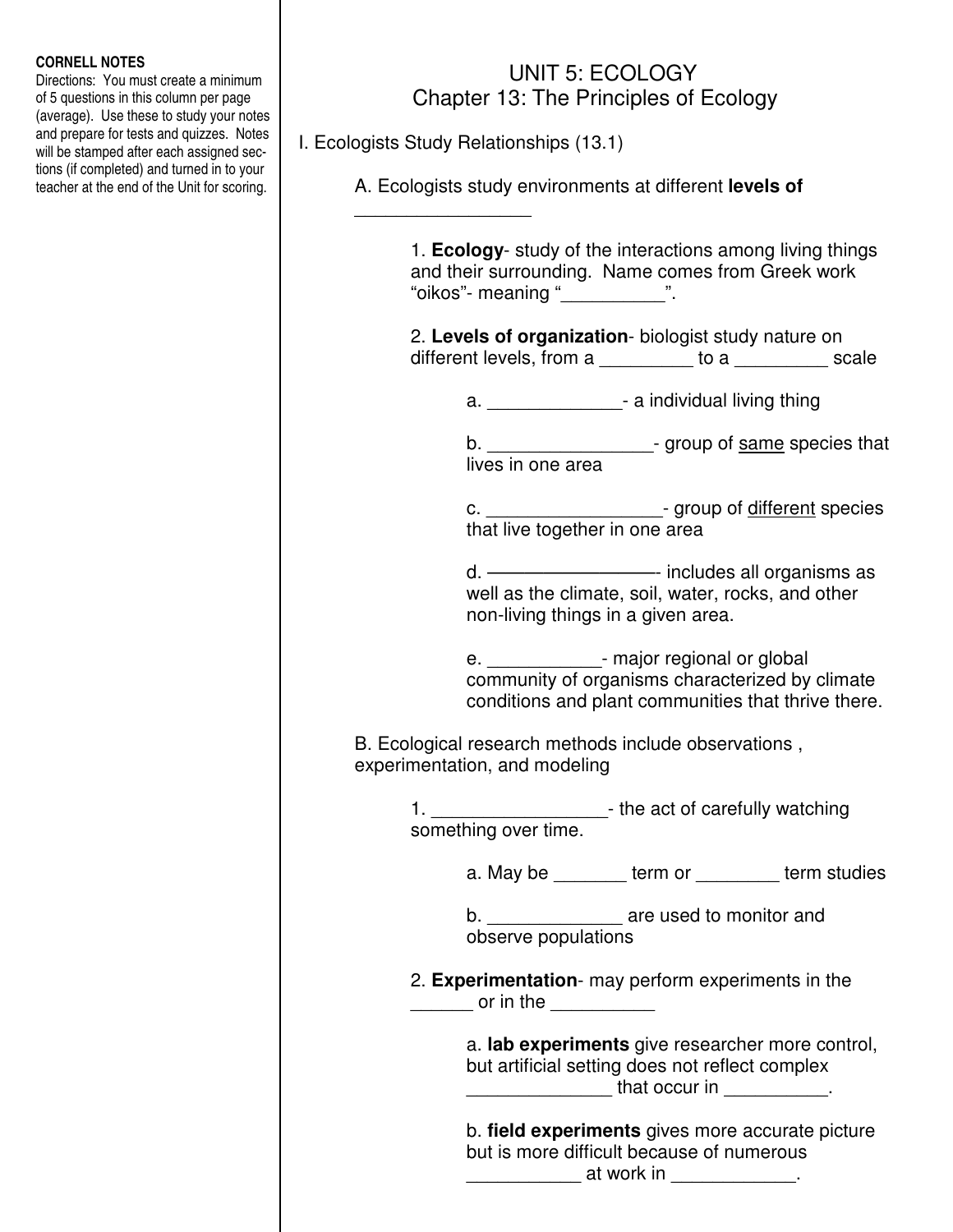| c. <b>Modeling</b> - use of ___________ or<br>mathematical ___________ to describe and model<br>nature based on real data. |  |  |  |  |
|----------------------------------------------------------------------------------------------------------------------------|--|--|--|--|
| 1). Can see how one ______________________ affects<br>another                                                              |  |  |  |  |
| 2). Can create <b>virtual</b>                                                                                              |  |  |  |  |
| II. Biotic and Abiotic Factors (13.2)                                                                                      |  |  |  |  |
| A. An ecosystem includes both biotic and abiotic factors                                                                   |  |  |  |  |
| 1. Biotic-includes ____________things                                                                                      |  |  |  |  |
| 2. Abiotic- includes _____________________things such as<br>moisture, temperature, wind, sunlight, and soil                |  |  |  |  |
| B. Changing one factor in an ___________________ can affect many<br>other factors                                          |  |  |  |  |
| 1. Biodiversity-the assortment, or __________, of living<br>things in an ecosystem                                         |  |  |  |  |
| a. amount depends on many factors                                                                                          |  |  |  |  |
| b. tropical rainforests have _______ biodiversity                                                                          |  |  |  |  |
|                                                                                                                            |  |  |  |  |
| 2. ______________________ species- a species that has an<br>unusually ___________ effect on its ecosystem                  |  |  |  |  |
| a. loss of this species may cause<br>effect felt across entire ____________________                                        |  |  |  |  |
| b. Example- beaver changes habitat for many<br>other species by creating ___________                                       |  |  |  |  |
| III. Energy in Ecosystems (13.3)                                                                                           |  |  |  |  |
| A. ___________________ provide energy for other organisms in an<br>ecosystem                                               |  |  |  |  |
| nonliving resources (make their own food)                                                                                  |  |  |  |  |
| 2. <b>Consumer</b> ( <i>ieureranacy</i> )- get their energy by eating other living things such as plants and animals       |  |  |  |  |
| B. Almost all producers obtain energy from ________________                                                                |  |  |  |  |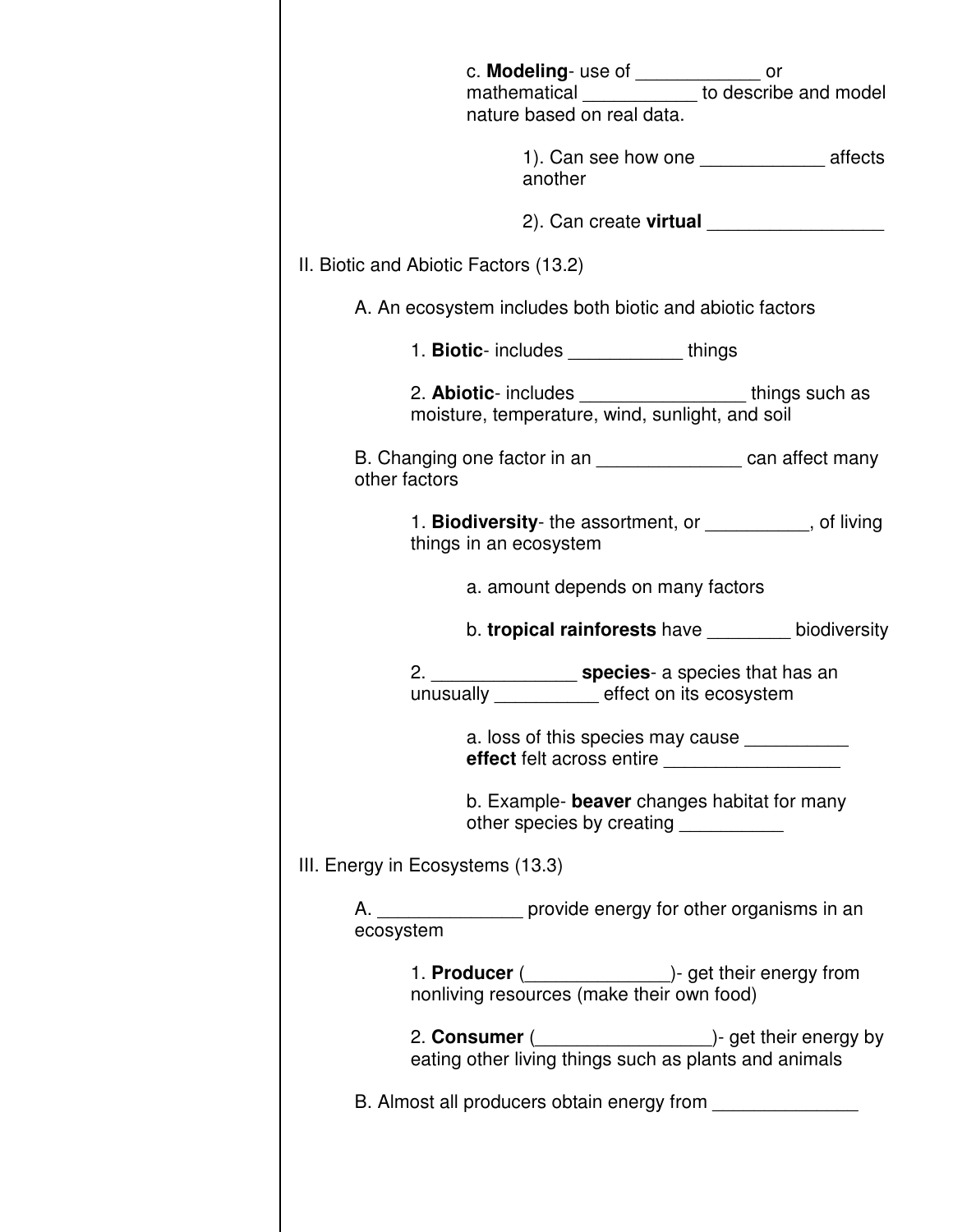| 1. Most producers on Earth use sunlight as energy<br>source using _______________________.                                                                                                                                                                                                                  |
|-------------------------------------------------------------------------------------------------------------------------------------------------------------------------------------------------------------------------------------------------------------------------------------------------------------|
| 2. photosynthesis converts light energy ( <u>[</u> [[[[[Constant]]]<br>into chemical energy ( <b>witter and interface and interface and interface and interface and interface and interface and interface and interface and interface and interface and interface and interface and interface and inter</b> |
| C. ___________________________- organisms make carbohydrates using chemicals instead of sunlight                                                                                                                                                                                                            |
| 1. Found in _________________ thermal vents and sulfur-rich<br>marsh flats and hydrothermal pools                                                                                                                                                                                                           |
| 2. can be _____________ for thriving ecosystems                                                                                                                                                                                                                                                             |
| IV. Food Chains and Food Webs (13.4)                                                                                                                                                                                                                                                                        |
| A. Food chain- sequence that links species by their<br><b>COLLEGE CONTINUES</b> relationships.                                                                                                                                                                                                              |
| and single __________________ of consumers                                                                                                                                                                                                                                                                  |
| 2. simplest way to look at ________ flow in an ecosystem                                                                                                                                                                                                                                                    |
| B. Types of consumers                                                                                                                                                                                                                                                                                       |
| 1. Herbivores-eat only                                                                                                                                                                                                                                                                                      |
| 2. Carnivores-eat only                                                                                                                                                                                                                                                                                      |
| 3. Omnivores-eat both _________ and                                                                                                                                                                                                                                                                         |
| 4. Detritivores- organisms that eat detritus (<br>organic matter)                                                                                                                                                                                                                                           |
| 5. Decomposers- <b>_______</b> _______ organic matter into<br>simpler compounds                                                                                                                                                                                                                             |
|                                                                                                                                                                                                                                                                                                             |
| b. Important to stability of ecosystem by returning<br>back into the environment                                                                                                                                                                                                                            |
| 6. Organism may focus on single organism to feed                                                                                                                                                                                                                                                            |
| C. __________________ levels-level in a food chain                                                                                                                                                                                                                                                          |
| 1. _______________________ always first level                                                                                                                                                                                                                                                               |
|                                                                                                                                                                                                                                                                                                             |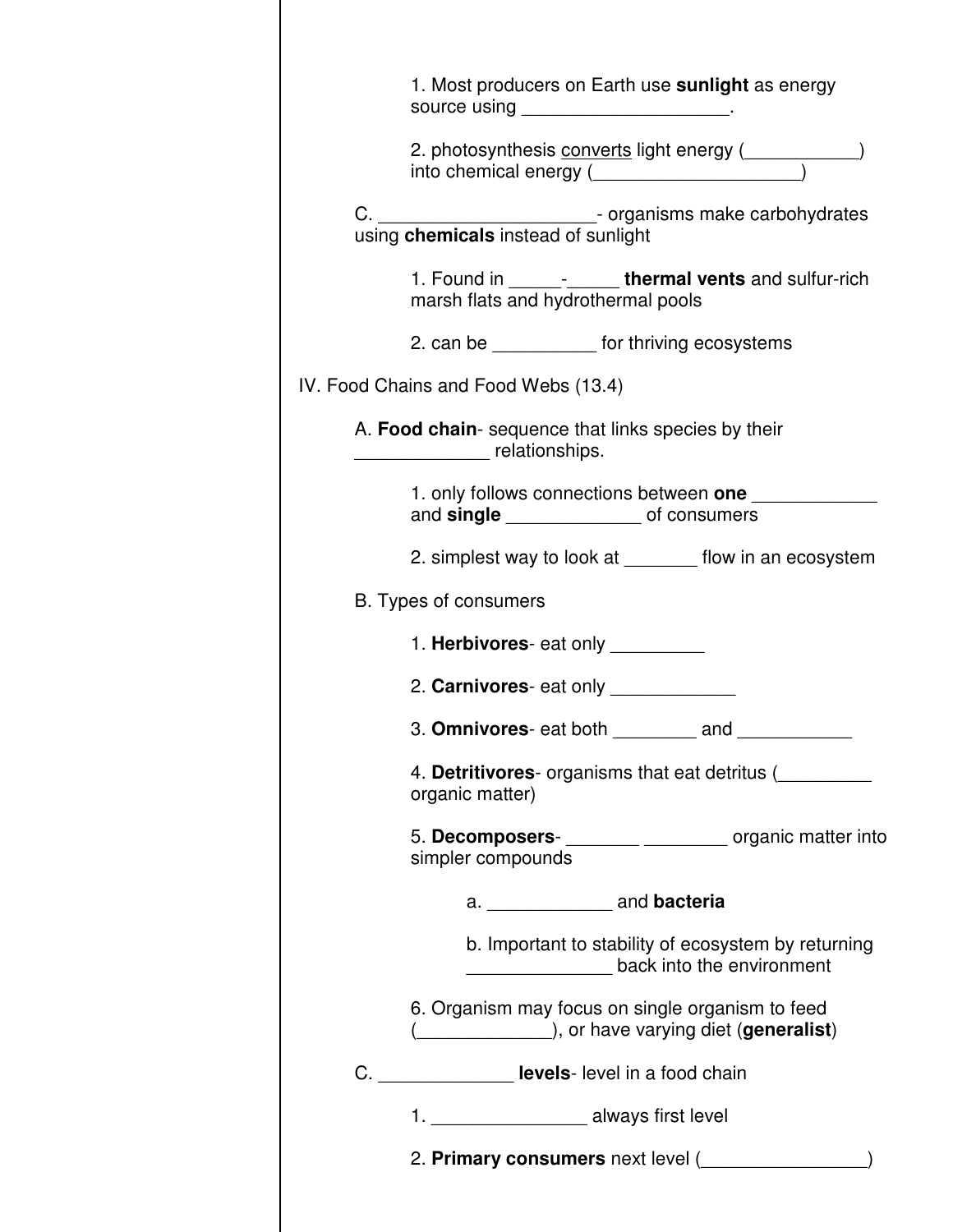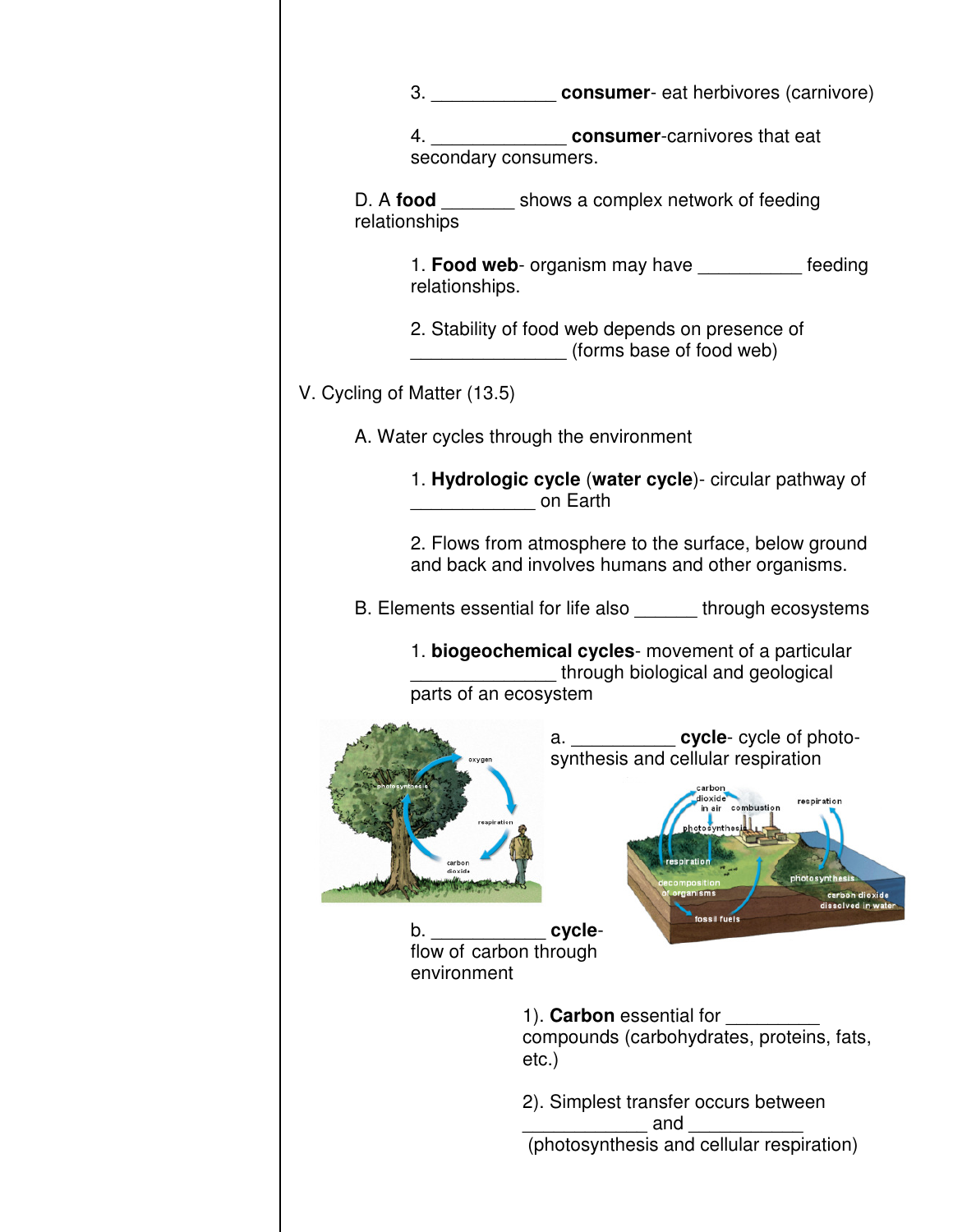| things canutilize                                                                           | c. ______________________cycle-conversion of nitrogen gas in atmosphere into compounds that living                                  |  |  |  |
|---------------------------------------------------------------------------------------------|-------------------------------------------------------------------------------------------------------------------------------------|--|--|--|
|                                                                                             | 1). Nitrogen _______________- converting<br>________________ nitrogen into ammonia (NH <sub>3</sub> )<br>(used by certain bacteria) |  |  |  |
|                                                                                             | 2). Denitrifying ______________- convert<br>nitrogen compounds back to nitrogen                                                     |  |  |  |
| for plant growth)                                                                           | d. Phosphorus cycle- returns phosphorus to<br>environment (phosphorus is _____________ factor                                       |  |  |  |
| VI. Pyramid Models (13.6)                                                                   |                                                                                                                                     |  |  |  |
| A. An energy pyramid shows the distribution of ____________<br>among _______________ levels |                                                                                                                                     |  |  |  |
| 1. Ecosystems get energy from                                                               |                                                                                                                                     |  |  |  |
| 2. Some energy is _________ along the way as _____                                          |                                                                                                                                     |  |  |  |
| B. Loss of available energy                                                                 |                                                                                                                                     |  |  |  |
| and __________________.                                                                     | 1. energy used for many purposes such as movement                                                                                   |  |  |  |
| into useful energy                                                                          | 2. Your body very _________________________ at converting food                                                                      |  |  |  |
| 3. Unused material excreted as _____________                                                |                                                                                                                                     |  |  |  |
| organisms in given area                                                                     | 4. __________________- measure of total dry mass of                                                                                 |  |  |  |
|                                                                                             | a. When consumer eats producer great deal of<br>energy lost in process as _______ and waste                                         |  |  |  |
| trophic level                                                                               | b. Only ____% of energy is transferred at each                                                                                      |  |  |  |
| C. Energy Pyramid- diagram that compares energy used by<br>each ____________ level          |                                                                                                                                     |  |  |  |
| 1. Base made up of ________________                                                         |                                                                                                                                     |  |  |  |
|                                                                                             | 2. Energy ______ to each succeeding trophic level                                                                                   |  |  |  |
|                                                                                             |                                                                                                                                     |  |  |  |